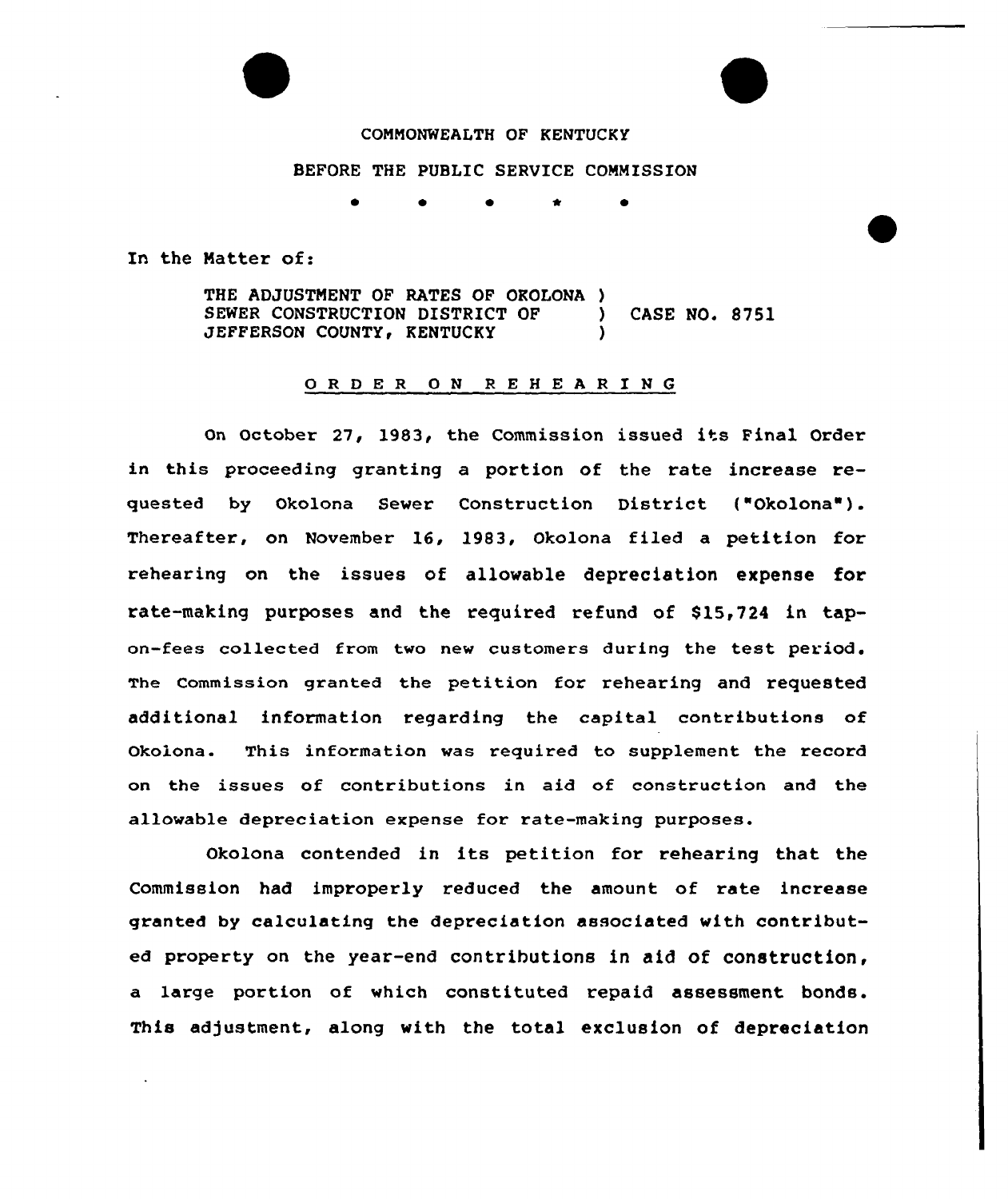expense on the plant and facilities constructed with the total proceeds of assessment bonds resulted in a double reduction to depreciation expense. At the time the Final Order was issued, the record did not contain specific information as to the sources of the funds included in the contributions account. Based on the information contained in the petition for rehearing, it was apparent that the position of Okolona was correct and depreciation expense had actually been reduced twice for the portion of the assessment bonds included in contributions in aid of construction. However, it was also apparent that the contributions in aid Of construction account was substantially understated.

On Narch 26, 1984, a staff report was issued in this proceeding regarding the appropriate level of contributions in aid of construction, and the associated depreciation expense for ratemaking purposes. Upon reviewing the information supplied in response to the information request on rehearing, staff found that due to improper accounting procedures the level of contributions in aid of construction on the books of Okolona was understated by \$ 2,916,549. Furthermore, the staff report found that if the contributions account was restated properly, taking into consideration all sources of contributed property, the allowable depreciation expense for rate-making purposes should be \$74,050 rather than the \$119,124 allowed in the Commission's Final Order.

All parties were given 20 days in which to submit comments on the staff report or request a hearing. Okolona responded on April 4, 1984, with <sup>a</sup> letter from its certified public accountant.

 $-2-$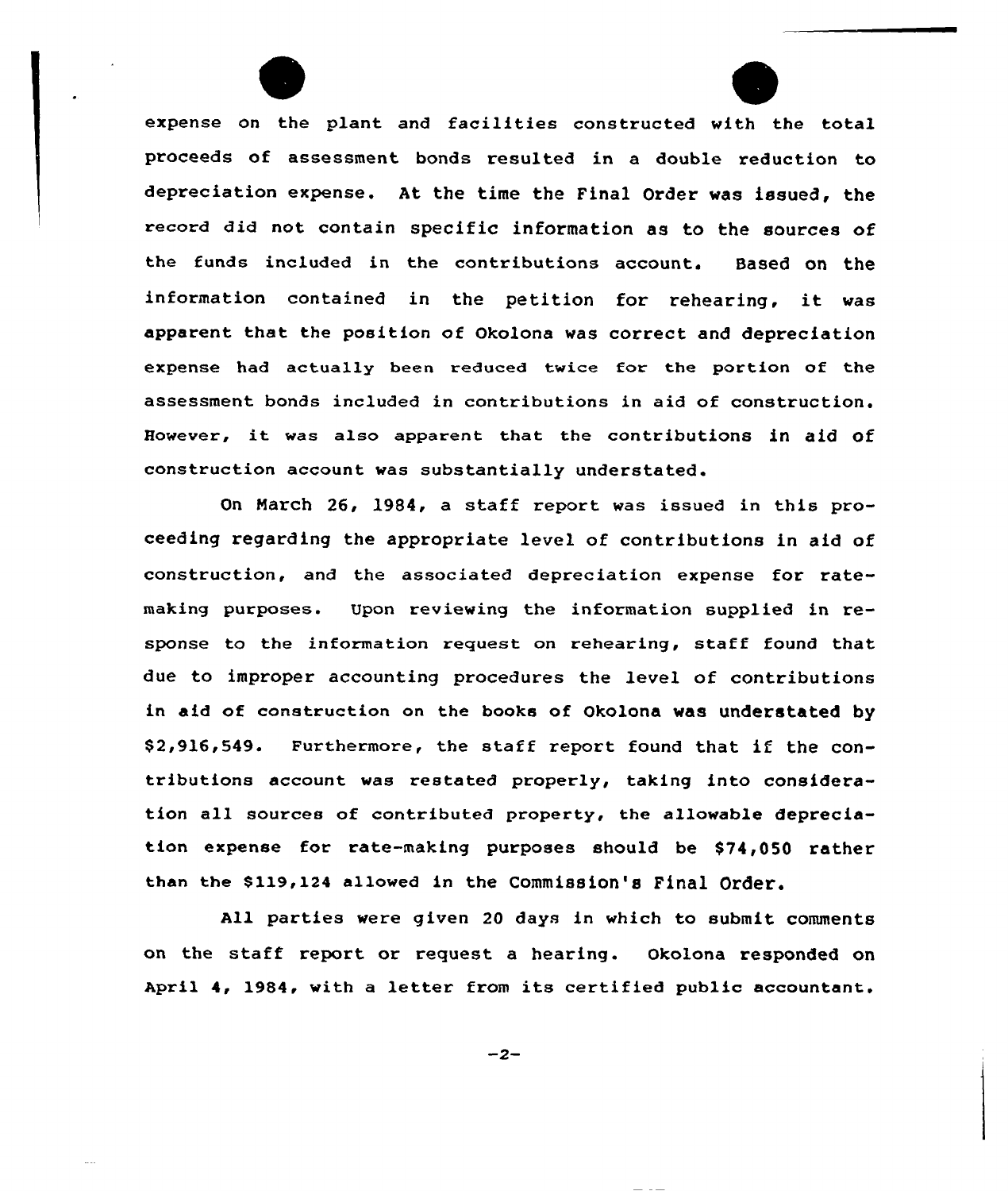The response of Okolona cited one misplaced number on page 6 of 6 of the staff report but raised no objection to staff's proposed adjustment to contributions in aid of construction or the allowable depreciation expense for rate-making purposes.

The Commission's Order dated October 27, 1983, in this matter based the revenue requirements of Okolona on a 1.5X debt service coverage. Okolona's revenue bond ordinance requires that the debt service coverage of 1.5X be determined based on the revenue requirements exclusive of depreciation expense. Therefore, no adjustment to revenue requirements is required as a result of the adjustment to allowable depreciation expense herein. However, Okolona should adjust its books to restate its contributions in aid of construction based on the findings in the staff report.

In the Order of October 27, 1983, in this matter the Commission directed okolona to refund to Brown Noltemeyer Company the sum of 810,904 and St. Athanasius Catholic Church the sum of 84,820 for fees which were not cost justified. The Commission required the refund because the fees had been identified by Okolona as tap-on-fees and no cost justification was provided for the amount of the fee. In its petition for rehearing, Okolona stated that these revenues had inappropriately been identified as tapon-fees and stated that they had actually been charged to fulfill the requirements of its assessment bond ordinance. The Commission is of the opinion, based on the additional information contained in the petition for rehearing, that these fees were collected properly and no refund should be required.

 $-3-$